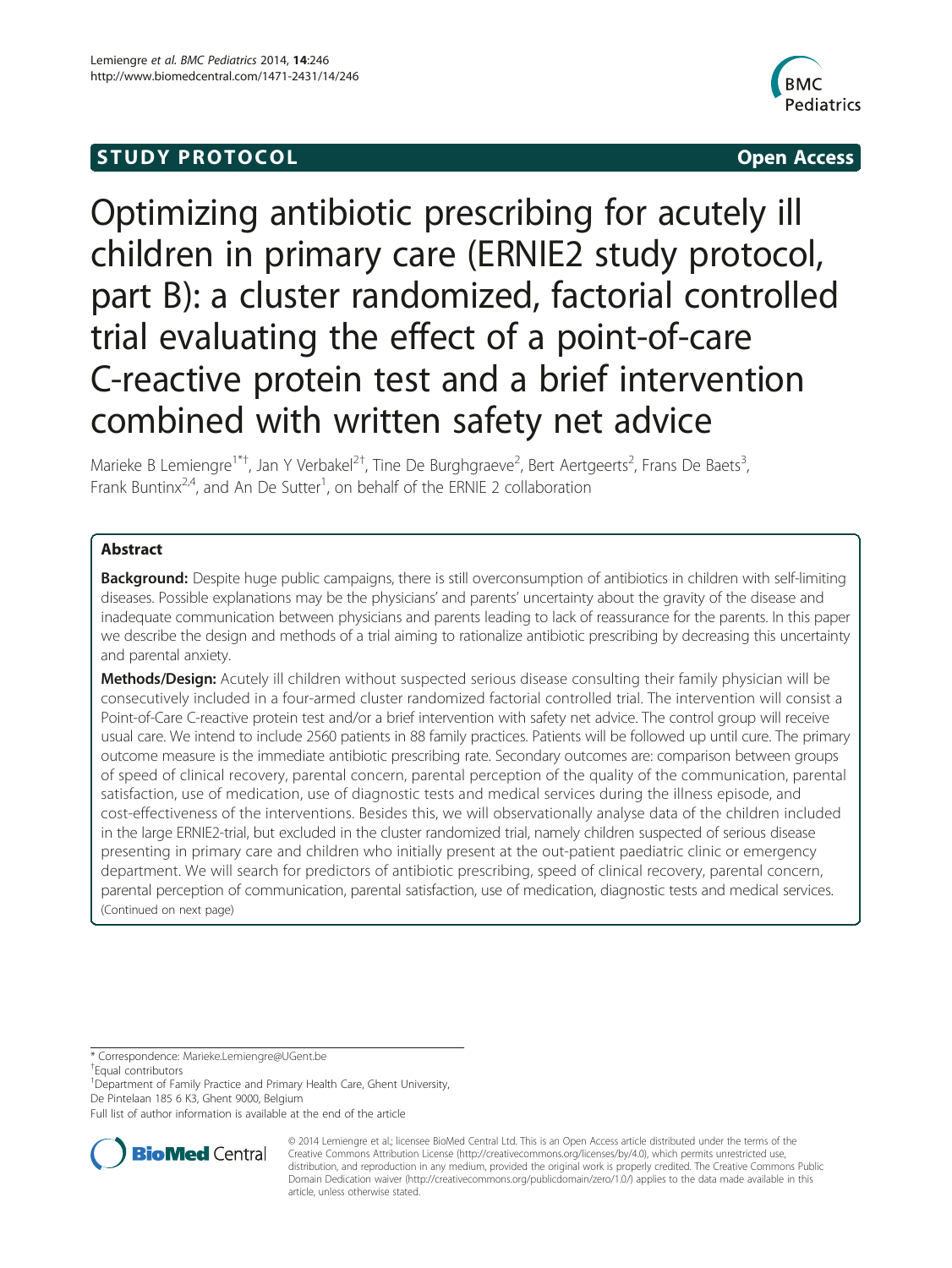### (Continued from previous page)

Discussion: This is a unique multifaceted intervention, in that it targets both physicians and parents by aiming specifically at their uncertainty and concerns during the consultation. Both interventions are easy to implement without special training. When proven effective, they could offer a feasible way to decrease inappropriate antibiotic prescribing for children in family practice and thus avoid emergence of bacterial resistance, side effects and unnecessary healthcare costs. Moreover, the observational part of the study will increase our insight in the course, management and parent's concern of acute illness in children.

Trial registration: ClinicalTrials.gov Identifier: [NCT02024282](http://clinicaltrials.gov/show/NCT02024282).

Keywords: Child, Infant, Acute disease, Anti-bacterial agents/economics/, Anti-bacterial agents/therapeutic use, C-reactive protein/analysis, Cluster analysis, Communication, Parent satisfaction, Physician's practice patterns, Point-of-care systems

# Background

Acute illness is a common reason for encounter of children in family practice. The large majority of these children suffer from non-serious, self-limiting conditions. Less than 1% of acutely ill children visiting their family physician (FP) will have a serious illness [[1](#page-7-0)]. Yet, many of these children will be treated with antibiotics; a Belgian continuous and integrated computerized morbidity registration network (Intego) [[2\]](#page-7-0) shows that about 45% of all children with an respiratory tract infection visiting their family physician receive an antibiotic prescription. This is still far too many and may lead to unnecessary adverse effects and costs, and to the emergence of antibiotic resistance. This overprescribing could partly be a reflection of the clinician's diagnostic uncertainty and fear to deny antibiotics to a child with a serious bacterial infection. Another explanation may be the difficulty family physicians experience in convincing parents who are expecting antibiotics, that it is unnecessary.

# Physicians' diagnostic uncertainty

In clinical practice, physicians can never guarantee that a child will recover as expected. There is always a small, but real, chance of complications. This uncertainty is uncomfortable: they fear being too late when the condition of the child deteriorates. Prescribing antibiotics in hope of preventing a bad outcome is one way of dealing with this uncertainty [[3\]](#page-7-0). Previous research showed that physicians prescribe antibiotics more frequently when it is difficult to distinguish viral form bacterial causes [[4-6](#page-7-0)]. A test helping to make this distinction may decrease antibiotic prescribing.

Another way to cope with uncertainty is creating a safety net, enabling parents to contact the physician promptly when the condition gets worse [[7\]](#page-7-0).

# Misconceptions of worried parents

Research has shown that there are many misconceptions about fever and its treatment. Parents expect symptom relief for their ill child and see antibiotics as the most potent treatment for this. They consider the severity and

the impact of the illness on their child as more important grounds to prescribe antibiotics than its cause. In this mindset, any illness will improve quicker with antibiotics. When the physician does not prescribe antibiotics, some parents feel that their concerns have not been taking seriously [[8\]](#page-7-0).

Most parents understand that taking antibiotics too often could give problems including resistance or immunity, but only one out of three parents is worried their child is getting too many antibiotics. A minority of parents finds that the physician unjustifiably did not prescribe antibiotics to their child, or conversely, that the physician prescribed antibiotics unnecessarily [[9\]](#page-7-0).

These misconceptions can lead to pressure on physicians during the consultation. Previous research showed that physicians prescribe antibiotics more frequently when they think that patients expect antibiotics [\[10](#page-7-0)-[12](#page-7-0)] or feel pressured by the patient or parent [[9,10,13,14](#page-7-0)].

# Miscommunication between physicians and parents

Physicians fail to communicate to parents how they assess an ill child and why they sometimes prescribe symptomatic treatments and at other times antibiotics. The well-intented quote "it's a virus", meant to soothe parents, is often interpreted as "the physician is unsure". This increases the anxiety and the need for a second opinion. The anxiety grows further when different physicians express divergent opinions [[8](#page-7-0),[15](#page-7-0)].

Parents on the other hand fail to communicate their real concerns. Often they are very worried: they feel responsible for the wellbeing of their child and are afraid it will die or be irreversibly damaged. They visit the physician because they feel out of control, want to share the responsibility for the child and regain control [\[16\]](#page-7-0). Yet, they often feel uncomfortable or lack the confidence to express their anxiety and ask the physician questions about the treatment [[8](#page-7-0)]. Moreover, parents are often in a dilemma as to when to seek advice: when the physician advises to wait and see, they feel they consulted too early and bothered the physician unnecessarily, but on the other hand, when the physician says they should have come earlier, they feel guilty [\[8\]](#page-7-0).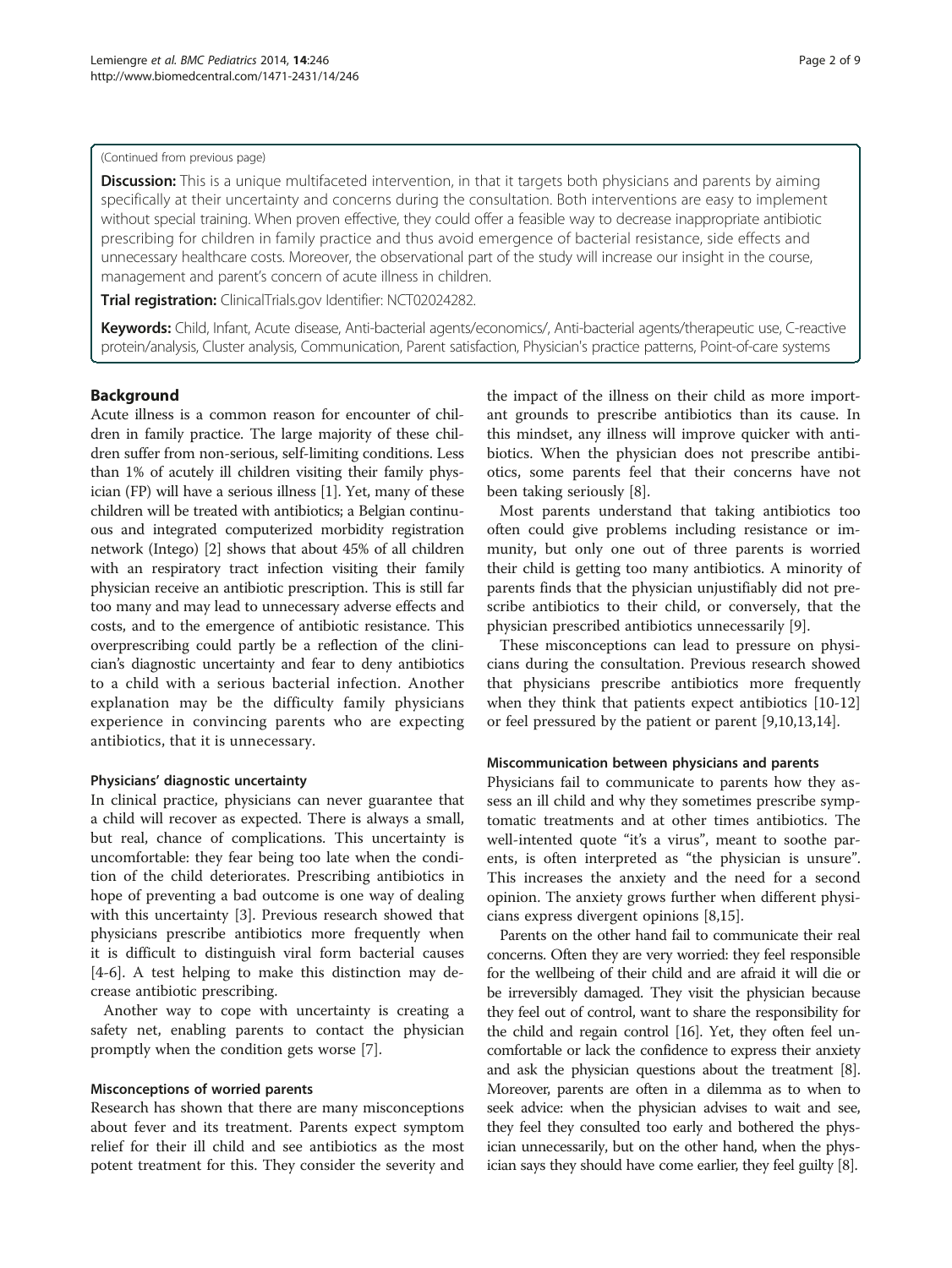### Parents' need for information

Research shows that parents search for specific and practical information about how to care for their ill child, how to evaluate the cause and the severity of the illness, and the need for professional advice. They also want information about the illness, the most appropriate treatment and how to prevent their child from falling ill again. Parents think that being better informed could reduce their fears [[8\]](#page-7-0).

In this trial, we intend to evaluate the effect of a Point-of-Care (POC) C-reactive protein (CRP) test and a brief intervention combined with written safety net advice on the antibiotic prescribing rate in acutely ill children not suspected of serious disease in primary care.

Our hypothesis is that an objective technical tool, improved communication and provision of clear information for parents will decrease both the physician's and parent's uncertainty, increase their mutual understanding and thus decrease the need for an antibiotic prescription.

This trial is part of the ERNIE2-trial, which also comprehends a diagnostic study, validating vital signs, a symptom decision tree, a POC CRP-test and oxygen saturation in seriously ill children in urgent-access care [[17](#page-7-0)].

## Research questions and outcome measures

Does performing a POC CRP test and a brief intervention with safety net advice in acutely ill children not suspected of serious disease in primary care, either separately or combined, have an effect on:

### Primary outcome measure

Immediate antibiotic prescribing rate

### Secondary outcome measures

- 1. Clinical recovery
- 2. Parental concern
- 3. Parental perception of communication
- 4. Parental satisfaction
- 5. Use of medication, diagnostic tests and medical services (including re-consultation) during the illness episode
- 6. Cost-effectiveness of point-of-care CRP testing, brief intervention with safety net advice

We will also collect observational data of the children included in the large ERNIE2-trial, but excluded in the cluster randomized trial, i.e. (1) children suspected of serious disease presenting in primary care and (2) children who initially present at the out-patient paediatric clinic or emergency department. We will search this data for predictors of antibiotic prescribing, speed of clinical recovery, parental concern, parental perception of communication, parental satisfaction, use of medication,

diagnostic tests and medical services (including reconsultation) during the illness episode.

# Ethical approval

The protocol of this study was approved by the Ethical Review Board of the University Hospitals/KU Leuven, under reference ML8601. For more details, we refer to Verbakel et al. [[17](#page-7-0)].

# **Methods**

The methodology is described according to the Consort 2010 statement for the reporting of cluster randomized trials [[18\]](#page-8-0).

# Design

We intend to perform a cluster randomized, factorial controlled trial in acutely ill children not suspected of serious disease presenting to a family physician (primary care). We will use a  $2 \times 2$  factorial design to assess the effect of each intervention and to explore the effect of the interventions combined. There are four allocation groups, consisting of family physicians (1) using a POC CRP test, (2) applying a brief intervention with safety net advice, (3) using POC CRP test plus applying a brief intervention with safety net advice and (4) usual care (Figure one, Verbakel et al. [[17\]](#page-7-0)).

Besides this, we will also perform an observational study in children suspected of serious disease presenting in primary care and children who initially present at the out-patient paediatric clinic or emergency department.

# **Participants**

# Clusters

The clustered trial includes family practices in Flanders (Belgium).

There is only one eligibility criterion: being able to recruit children consecutively during the inclusion period.

# **Patients**

Children aged 1 month to 16 years, presenting to a FP (primary care) with an acute illness episode of maximum 5 days and scoring negative on a 5-stage decision tree (in order to exclude children with a potentially serious illness) will be included consecutively in the cluster randomized trial.

For more details about the decision tree and exclusion criteria, we refer to Verbakel et al. [\[17\]](#page-7-0).

Children excluded in the cluster randomized trial, but included in the large ERNIE2-trial, will be included in the observational study.

# Interventions

Children included in the cluster randomized trial will receive the following interventions depending on the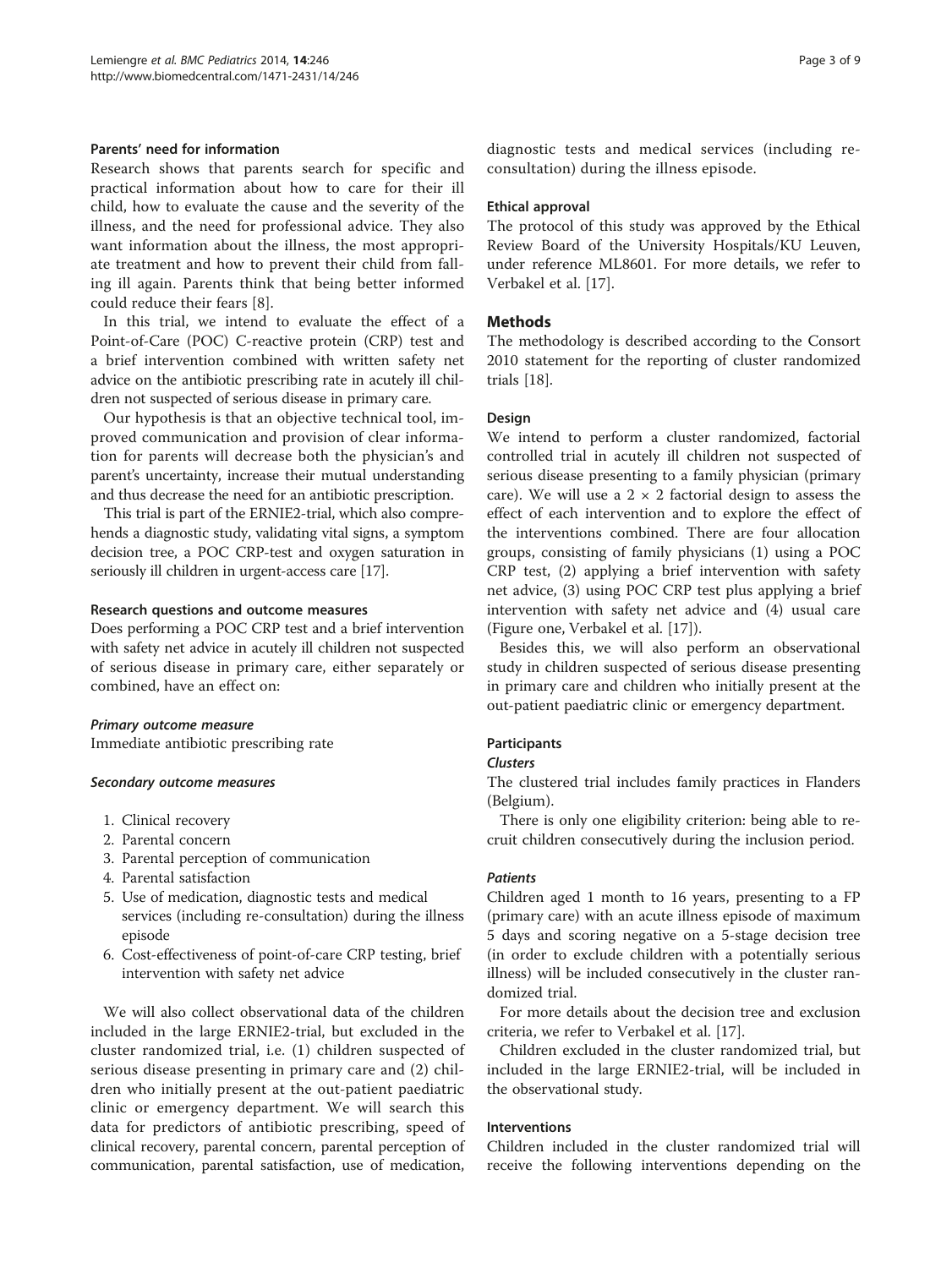group to which the practice is allocated: a POC CRP test (group 1), or a brief intervention with safety net advice (group 2), or both (group 3), or none (group 4).

# (I) POC CRP test (finger prick)

As POC CRP test, we chose the Afinion CRP test (the Afinion AS100 Analyzer, Alere, USA). For the rationale of this choice and details on the test's performance and practical applications, we refer to Verbakel et al. [\[17](#page-7-0)]. All physicians will be instructed in performing the POC CRP test.

# (II) Brief intervention with safety net advice

Brief intervention As brief intervention the FP will ask the following three questions to the parents, namely: "Are you concerned?", "What exactly concerns you?" and "Why does this concern you?". This intervention was extensively piloted in different training practices, to guarantee that these questions provide us with the intended information.

FPs will implement this intervention without additional training. To ensure the questions are actually asked, we will request the physicians to register the answers.

Safety net advice We will provide a parent information leaflet as safety net advice. It offers information about how parents can give some comfort to their ill child, which signs are important to follow up on and when they should contact their physician. This leaflet was based on literature concerning the management of fever and alarm symptoms [[19-25\]](#page-8-0). To spread uniform messages to the parents, we made sure the leaflet was in accordance as much as possible with the information provided by Child and Family, an agency of the Flemish government for the well-being of young children and their families.

To test clarity and readability we asked parents of various education levels visiting a health care centre to read the leaflet and mark statements that were difficult to understand. On the basis of their remarks, we adjusted the leaflet.

We will ask the physician to give advice by means of this leaflet and to explain when the child should be re-evaluated.

Only physicians of group 2 and 3 will be informed about the content of the brief intervention and safety net. In accordance with the cluster design, all FPs within the same practice will belong to the same allocation group. To avoid contamination we will explicitly ask the physicians included in group 2 and 3 not to discuss these interventions with their colleagues participating in the other groups.

### **Outcomes**

# 1. Cluster randomized trial

Immediate antibiotic prescribing rate Physicians will record on the registration form whether they prescribed an antibiotic (yes/no). Besides this, they will note the type, the dose, the reason for prescribing, whether it is a delayed prescription (yes/no) and whether they thought the parents wanted antibiotics (yes/no).

As a measure for tendency to prescribe antibiotics, all physicians will complete a validated questionnaire measuring their "defensive attitude score", which expresses the physicians' "risk-avoiding attitude". Physicians with higher scores prefer the certain to the uncertain [\[26](#page-8-0)]. We also registered the physician's prescribing profile provided by the National Institute for Health and Disability Insurance (RIZIV, Belgium). This profile contains the percentage of their patients who were prescribed an antibiotic during 2011 and is an objective proxy for their general antibiotic prescribing behaviour.

When comparing antibiotic prescribing rates between the intervention groups we will take into account the physicians defensive attitude and general antibiotic prescribing behaviour as possible confounders, besides other personal characteristics (e.g. sex, age, practice type,…).

Clinical recovery Parents will record in a diary the degree of sickness on a 4-point scale (not ill – moderately ill – quite ill – very ill) and the presence of fever until their child has recovered. On the basis of this data, we will calculate the duration of the illness episode.

We will compare the speed of clinical recovery between children who got antibiotics and children who did not, while taking into account the preliminary diagnosis and clinical condition.

Parental concern Parental concern will be approached in different ways: we will register its extent, cause and duration throughout the illness episode.

(1) Extent of concern

After the consultation, parents will score their degree of concern before and after the visit on a segmented numeric version of a visual analog scale (VAS)  $(0 - 10$  integers). Besides this, parents will record daily their degree of concern on a 4-point scale (not worried – moderate worried – quite worried – very worried) in the diary.

(2) Reason for concern

As part of the brief intervention, physicians of group 2 and 3 will record the reason for concern on the registration form.

Besides this, all parents will complete a questionnaire about their concerns. This survey was developed by our research team and is based on the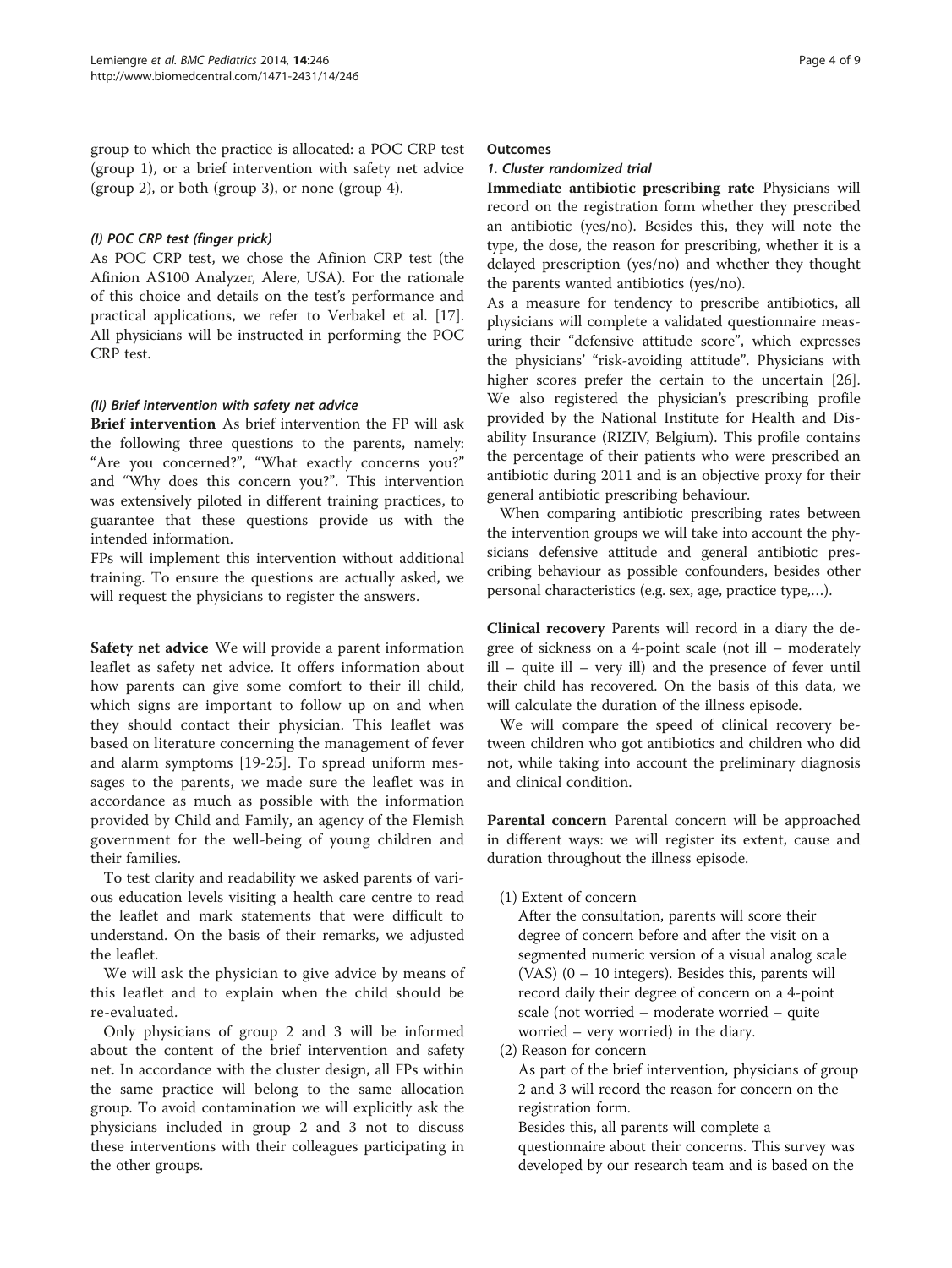literature about parental concern. In the questionnaire, we will ask the parents if and where they sought advice before contacting their physician, what concerns them (list of conceivable reasons + opportunity to add other reasons in free text) and how in their opinion the physician can improve reassurance for the parent and their child (list + opportunity to add free text).

Furthermore, worried parents will note daily the reason for concern in the diary.

### (3) Duration of concern

On the basis of the concern score in the diary, we will calculate the duration of the concern. We will describe reasons for concern and compare parental concern between (1) the intervention groups, (2) children who received antibiotics and children who did not, (3) children who were referred and children who were not, (4) different preliminary diagnoses.

Besides this, we will investigate whether the size of the family has an influence on the extent of concern.

Parental perception of communication The Parent's Perception of Primary Care measure (P3C) is a practical, reliable, and valid measure of parents' reports of paediatric primary care quality, consisting of six subscales (continuity, access, contextual knowledge, communication, comprehensiveness and coordination). In this trial, only the communication subscale (4 items) was used to assess parents' perceptions of communication. This subscale demonstrated a good internal consistency ( $\alpha$  = 0.83) [\[27](#page-8-0)]. After the consultation, parents will rate the items using a five-point scale ranging from "never" (0) to "always" (4). Scores will range from 0 to 16. Higher scores mean better parental perceptions of communication [\[27,28](#page-8-0)]. This questionnaire was translated in Dutch forward and backward.

We will compare the perception of communication between the intervention groups.

Parental satisfaction The Parental Medical Interview Satisfaction Scale (P-MISS) is a measure of parent satisfaction with the medical encounter, consisting of four subscales (physician communication with the parent, physician communication with the child, distress relief and adherence intend). The P-MISS is reliable and demonstrated a good construct validity [\[29\]](#page-8-0). In this trial, we omitted the items that assessed the physician communication with the child, because most of the children will be infants and toddlers. After the consultation, parents will rate the items using a five-point Likert scale ranging from "strongly disagree" (1) to "strongly agree" (5). Scores on this adjusted P-MISS (16 items) can range from 16 to 80. Lower scores indicate higher satisfaction with care. This adjusted P-MISS total score showed good internal consistency ( $\alpha$  = 0.86) [\[27](#page-8-0)].

We will compare the parental satisfaction between the intervention groups.

### Use of medication, diagnostic tests and medical

services (including re-consultation) during the illness episode Physicians will note the use of other diagnostic tests (blood test, chest radiography, urine test, other tests) and if there was a referral to a paediatrician or the emergency department of a hospital.

Parents will record daily the use of prescribed or over the counter (OCT) medication and whether they contacted their FP, their paediatrician, a FP on duty and/or the emergency department of a hospital.

We will compare the use of diagnostic tests and medical services between the intervention groups, taking into account the defensiveness of the physician's prescribing attitude.

# Cost-effectiveness of POC CRP testing, brief

intervention with safety net advice We will balance the costs of both interventions and the antibiotic prescriptions and investigate which intervention is most cost-effective.

### 2. Observational study

A number of children will be included in the large ERNIE2-trial, but excluded in the cluster randomized trial. For this large group of children we will obtain all data collected on the registration forms (described above), data on the characteristics of their physicians and their practices. Besides this, for children included by the family physician, we will collect data from the booklets. In this data we will look for predictors of antibiotic prescribing, speed of clinical recovery, parental concern, parental perception of communication, parental satisfaction, use of medication, diagnostic tests and medical services (including re-consultation) during the illness episode using multivariate analysing techniques. We will compare these results to the results of the cluster randomized controlled trial.

### Sample size

In order to detect an absolute reduction in antibiotic prescribing of 15% (from 40% to 25%), with 80% power at a 5% significance level, an individually randomized study would need 600 patients (150 patients per group, 4 groups) (Table [1\)](#page-5-0) [[30\]](#page-8-0).

For a cluster randomized design, standard sample size estimates require inflation by a factor to achieve the equivalent power of a patient randomized trial (Table [1](#page-5-0)). This inflation factor is commonly known as the 'design effect' or the 'variance inflation factor'(VIF) [[31\]](#page-8-0). To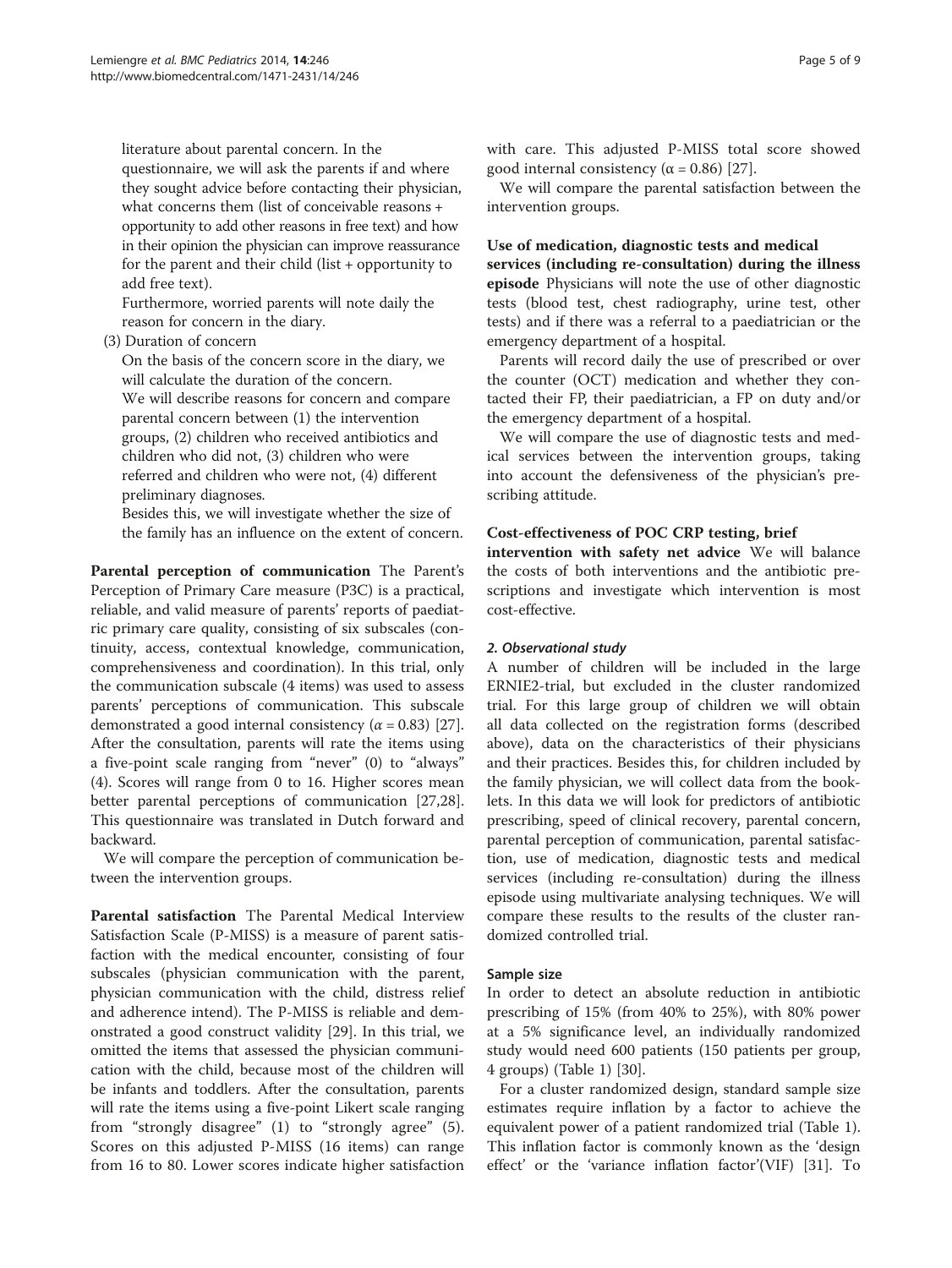| Sample size (two independent groups,<br>dichotomous outcome variable) [30] | $n = ((p_C. (100 - p_C) + p_E. (100 - p_E))/\delta_0^2)$ . $f(\alpha, \beta)$ with $p_C$ = the 'success' rate in the control group;<br>$p_E$ = the 'success' rate in the experimental group; $\delta_0 = p_E - p_C$ = the relevant treatment effect<br>to detect. |
|----------------------------------------------------------------------------|-------------------------------------------------------------------------------------------------------------------------------------------------------------------------------------------------------------------------------------------------------------------|
| Variance inflation factor [31]                                             | $VIF = 1 + (m - 1)\rho$ (assuming the clusters are of a similar size) with m the average cluster size; 9<br>p the estimated ICC                                                                                                                                   |
| Intraclass Correlation Coefficient [31]                                    | This coefficient is defined as the proportion of a measure's total variance $(\sigma_y^2)$ that is shared among members of defined clusters. The ICC takes a value of between 0 and 1.                                                                            |

<span id="page-5-0"></span>Table 1 Sample size calculation in cluster randomised trials

calculate the VIF, we need an accurate estimate of the intraclass correlation coefficient (ICC) (Table 1). If the treatment of patients who attend the same practice is very consistent and there is a large variation across different practices, the ICC will be relatively large. In this case it is difficult to attribute differences between the practices to the intervention that was randomly assigned per practice. Accounting for this kind of clustering is important to detect effects of interventions [\[32](#page-8-0)].

Because calculating the exact ICCs before starting the field study is not possible, we have to rely on reviews of other similar cluster randomized trials. Estimates of ICCs vary according to setting and type of outcome: estimates of ICCs for process variables are higher than those for patient outcomes, and estimates derived from secondary care are higher than those from primary care. ICCs for process variables in primary care were of the order of 0.05-0.15. Estimates for patient outcomes in primary care were generally lower than 0.05 [[33](#page-8-0)].

We calculated the VIF for a favorable scenario  $(ICC =$ 0.05), and for an unfavorable scenario  $(ICC = 0.15)$  in the primary care setting. Our target mean cluster size was 21. Taking into account an ICC of 0.05, the number of patients needed in each arm would be 328. This number increases to 640 with an ICC of 0.15. In this scope, we will need to recruit 64 to 122 family practices.

### Randomization

We intend to use stratified and block randomization. Practices will be stratified according to practice type (solo, duo, group). In each stratum the practices will be divided in four blocks in order of their random number, generated by Excel's Random Number feature. The first block of each stratum will be allocated to group 1, second block to group 2, third to group 3, and the fourth to group 4.

#### Implementation

Recruitment of physicians and children is described in detail in Verbakel et al. [[17\]](#page-7-0).

#### Data collection and follow-up

We will ask the FPs to perform a thorough history, physical examination and pulse oximetry in each child and register their findings on a case report form. For further details, we refer to Verbakel et al. [\[17](#page-7-0)]. At the end of the consultation, FPs will ask parents to complete a booklet (surveys, diary) at home until the child has recovered, to send a text message to the investigators on the day the child has recovered, and to post the booklet in a prepaid envelop to the investigators.

Small incentives and regular reminders for physicians and parents will be provided to stimulate inclusion rates and achieve complete data collection. More details are described in Verbakel et al. [\[17\]](#page-7-0).

#### Statistical analysis

The data will be stored and analyzed at two locations, KU Leuven and Ghent University, using Excel (Microsoft Corporation, Redmond, USA), Stata software (version 11.2; Stata Corp., College Station, TX, USA), SPSS (version 20; SPPS Inc., Chicago, Illinois, USA) and QSR NVivo version 10 (QSR International Pty Ltd, Melbourne, Australia).

Preliminary diagnoses and reasons for encounter will be classified using the International Classification of Primary Care (ICPC-2) [\[34\]](#page-8-0). Prescribed and OTC medication will be categorized using the Anatomical Therapeutic Chemical (ATC) Classification System [\[35\]](#page-8-0).

Two investigators will independently code the reasons for concern and antibiotic prescribing following appropriate qualitative research methods.

The primary analysis will assess the effect of the two interventions on the primary and secondary outcome measures, using a three level logistic (dichotomous variables) or linear (continuous variables) regression model where appropriate, to account and correct for variation at the level of the practice (size, location, training practice), family physician (defensive attitude or general antibiotic prescribing behaviour, age, sex, years of experience, being in vocational training, graduated and/or vocational trainer) and patient (preliminary diagnosis, social background, size of the family, day of the week at inclusion). We will incorporate an interaction term to test for a synergistic (or antagonistic) relationship between the two interventions.

Besides this, we will observationally investigate the data of children included in the large ERNIE2-trial, but excluded in the cluster randomized trial. We will search predictors for antibiotic prescribing, reasons for concern and other secondary outcome measures as described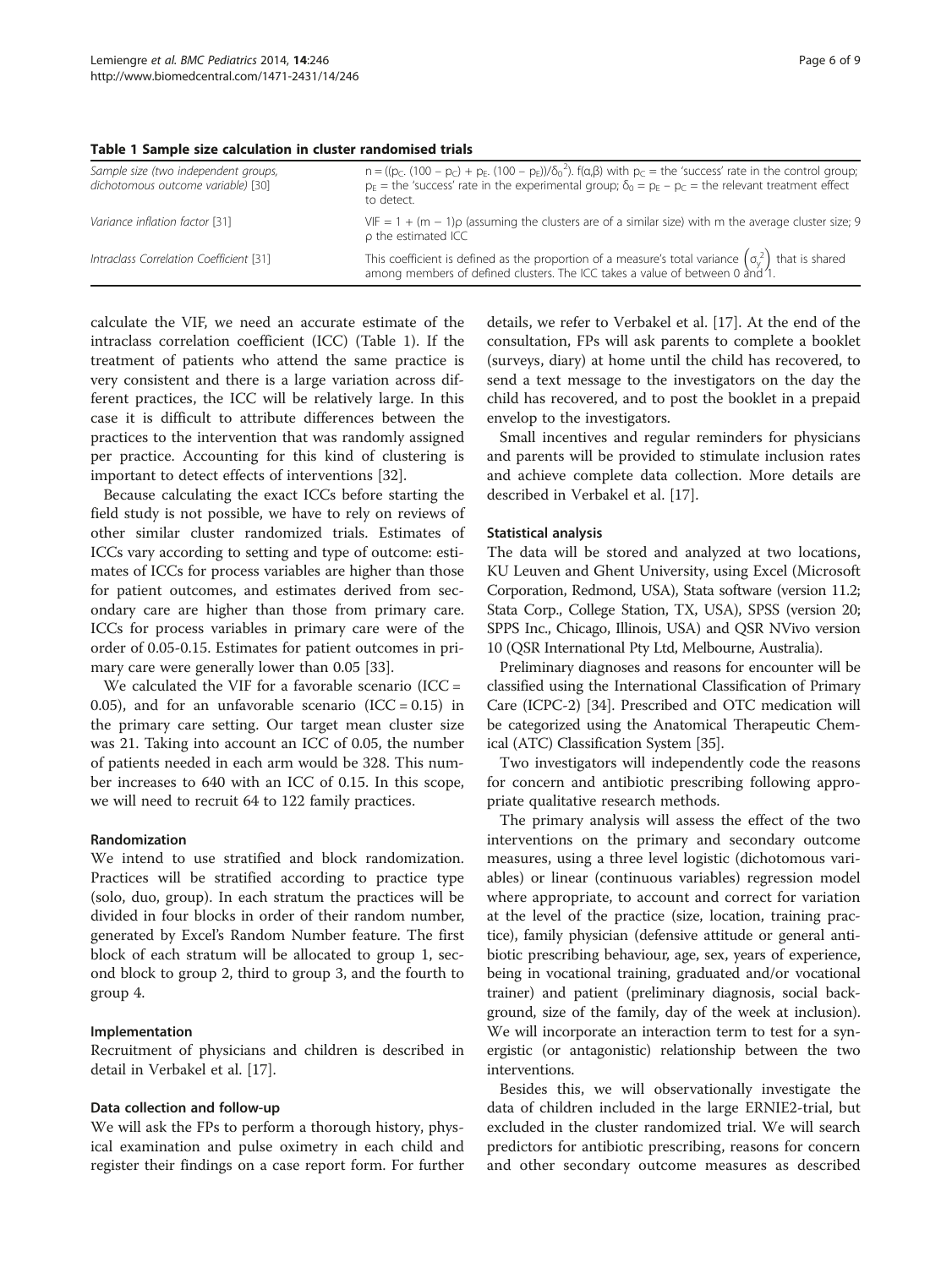above. We will compare these results to the results of the cluster randomized controlled trial.

## **Discussion**

This cluster randomized controlled trial will be the first to evaluate the effect of a POC CRP test and a simple communicative intervention with safety net advice on the antibiotic prescribing rate in acutely ill children not suspected of serious disease in primary care.

A Cochrane review investigating the effect of interventions to change the antibiotic prescribing behaviour found that multi-faceted interventions combining physician, patient and public education were the most successful in reducing antibiotic prescribing for inappropriate indications [\[36\]](#page-8-0). This intervention fulfils this condition by targeting both the physician's and parental uncertainty: physicians are provided with a technical and communicative tool and parents receive clear information. Public education is not part of our intervention, but during this trial the annual national public health campaign to increase the awareness of the negative consequences of inappropriate antibiotic use (TV spots, folders, national antibiotic awareness day) will take place.

In the scope of the large ERNIE2-trial, we identified CRP as the most probable candidate to detect serious infections in febrile children in ambulatory settings and reduce irrational antibiotic prescribing. The Afinion AS100 Analyzer (Alere, USA) is a very user-friendly device, especially because a small drop of blood is enough to perform the test, making it perfect to use in children, and only two simple operations are needed to get the result (aspirating blood in the capillary, putting the cassette in the machine). Since currently, in children, there are no reliable cut-offs for CRP allowing to discriminate viral from bacterial causes, nor serious from non-serious illnesses, physicians did not receive any guidance on the interpretation of the CRP results, nor on the management. Finding reliable cut-offs is one of the goals of the ERNIE2-trial (part A) [\[17](#page-7-0)].

We are opting for a very simple communicative intervention to find out the worries of the parents by asking three short questions and handing out an information leaflet with alarm symptoms as safety net. We believe that a better knowledge of the ideas, concerns and expectations of the parents will help the physician to explain his preliminary diagnosis and treatment choices to the parents and draw attention to the alarm signs they should follow up on. We will ask the physicians to note the answers of the communicative intervention, so that we can ensure the questions were asked. We believe that this will help the physician to reassure parents, without an antibiotic prescription. Moreover, this trial will give us insight into parental reasons for concern. The existing trials investigating the worries of parents are rather old. New available sources of information (e.g. the internet) could have changed the nature of their concerns and information needs.

As far as we know, this combined intervention has never been executed before. We chose a simple intervention that can be implemented without training. We decided to make our leaflet corresponding to the information provided by Child and Family, which is an influential organization in Flemish health care. In this way we hoped to avoid that differences between information sources would lead to confusion and more uncertainty in parents.

We aim to include 2560 patients (following the unfavorable scenario), which should give the study enough power to yield clear significant results. The broad inclusion criterion will make the results applicable for a large group of acutely ill children attending in primary care. We believe that it will be possible to recruit such large number of children as acute illness in children is a very common reason for primary care encounters.

Randomization at practice level was chosen to avoid contamination of our communicative intervention. We will explicitly ask the physicians included in group 2 and 3 not to discuss this interventions with their colleagues participating in the other groups.

Recruitment rates across the four groups will be monitored closely. Practices recruiting poorly will be replaced. A multi-level analysis will be performed to take into account confounders, including defensive attitude or general antibiotic prescribing behaviour and preliminary diagnosis, which can influence the results. Results will be reported according to the Consort 2010 statement for reporting of cluster randomized trials [\[18](#page-8-0)].

POC CRP testing has previously been shown to reduce antibiotic prescribing in upper respiratory tract infections [\[37](#page-8-0)]. A trial with a similar design, combining POC CRP testing and a communicative intervention reduced antibiotic prescribing in coughing adults [\[38\]](#page-8-0). In this trial, we will test a similar intervention in acutely ill children. Still, we made some other choices concerning the interventions. Because of the lack of reliable cut-offs for CRP-testing in acutely ill children, physicians did not receive any guidance on the interpretation of the CRP results. Secondly, we choose not to actively train the family physicians to elicit patients' concerns about their illness because we believe that interventions with training are difficult to implement afterwards. Moreover, the sample size will be considerably larger to yield enough power to compare the 4 treatment arms separately.

As far we know, the effect of a combination of a simple communicative intervention (without training) and a leaflet on antibiotic prescribing was not investigated before. A clustered randomized controlled trial found that the use of a interactive booklet alone on respiratory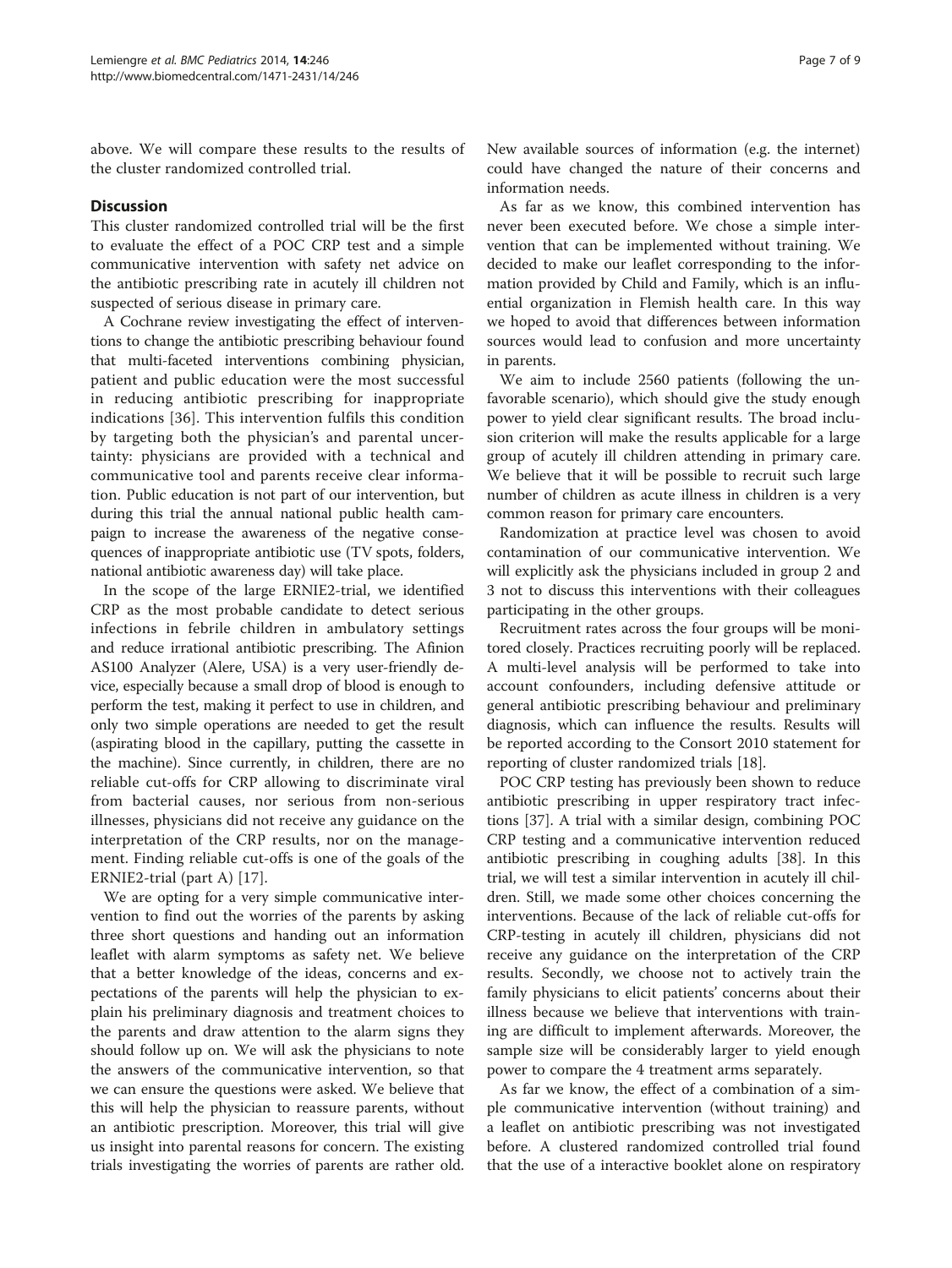<span id="page-7-0"></span>tract infections (RTIs) in children could lead to important reductions in antibiotic prescribing and the intention to consult without reducing parental satisfaction with care [[39\]](#page-8-0). This intervention is similar, but differs at several points. In the trial of Francis et al, physicians were actively trained online to use the booklet to facilitate the use of certain communication skills. As stated above, our physicians were not trained. Contrary to our leaflet, the booklet focuses on upper respiratory tract infections instead of the general management of ill children and alarm symptoms.

If these interventions decrease the antibiotic prescribing rate or have favorable effects on parental concern and satisfaction, we will perform a cost-effectiveness analysis to evaluate the consequences of the intervention on the health care budget.

If the balance for one or more interventions is advantageous on irrational antibiotic prescribing and consequently on antibiotic resistance, we will promote the interventions in daily care by implementing them in guidelines and apply for reimbursement of POC CRP testing within the national health insurer for reimbursement.

#### Abbreviations

FP: Family physician; POC: Point-of-care; CRP: C-reactive protein; VAS: Visual analog scale; P3C: Parent's perception of primary care measure; P-MISS: Parental medical interview satisfaction scale; OTC: Over the counter; VIF: Variance inflation factor; ICC: Intracluster correlation coefficient; ICPC-2: International classification of primary care; ATC: Anatomical therapeutic chemical; RTIs: Respiratory tract infections.

#### Competing interests

All authors declare that they have no competing interests. The study sponsor will have no role in study design, in the collection, analysis, or interpretation of data, in the writing of the report, or in the decision to submit the paper for publication.

#### Authors' contributions

ML and JV were joint first authors. ML, JV, FB and ADS conceived the study. ML drafted this report and JV, TDB, BA, FDB, FB and ADS co-drafted the report and commented on it. All authors have read and approved the final manuscript.

#### Acknowledgements

This paper was written on behalf of the ERNIE 2 collaboration. The principal ERNIE 2 investigators are: Bert Aertgeerts, Dominique Bullens, Frank Buntinx, Frans De Baets, Tine De Burghgraeve, Karin Decaestecker, Katrien De Schynkel, An De Sutter, Marieke Lemiengre, Karl Logghe, Jasmine Leus, Luc Pattyn, Marc Raes, Lut Van den Berghe, Christel Van Geet, and Jan Verbakel. We would like to thank all participating FPs and all participating paediatricians, at UZ Leuven, under supervision of Prof. Christel Van Geet and Prof. Dominique Bullens, at AZ Turnhout under supervision of Dr. Luc Pattyn, at Jessa Hasselt under supervision of Dr. Marc Raes, at UZ Gent under supervision of Prof. Frans De Baets, at AZ Maria Middelares under supervision of Dr. Jasmine Leus and Dr. Katrien De Schynkel, at AZ Sint-Vincentius Deinze under supervision of Dr. Lut Van den Berghe, at Stedelijk Ziekenhuis Roeselare under supervision of Dr. Karin Decaestecker, and at Heilig Hart Ziekenhuis Roeselare under supervision of Dr. Karl Logghe. We would like to thank Annelien Poppe, Frederick Albert and Greet Delvou for daily follow up during the study. We would like to thank Alere Health bvba, Belgium, for the technical support of the POC CRP devices. We would like to thank IKEA, Belgium, for the finger puppets, provided during this study. And last but not least, we would like to thank all the children and parents who took part in this study.

#### Funding

This study was funded by the National Institute for Health and Disability Insurance (RIZIV, Belgium) under reference CGV n° 2012/235 and the Research Foundation Flanders (FWO Vlaanderen) under research project n° G067509N.

#### Author details

<sup>1</sup>Department of Family Practice and Primary Health Care, Ghent University, De Pintelaan 185 6 K3, Ghent 9000, Belgium. <sup>2</sup>Department of General Practice, KU Leuven, Kapucijnenvoer 33, Leuven 3000, Belgium. <sup>3</sup>Department of Pediatric Pulmonology, Infection and Immune Deficiencies, Ghent University Hospital, De Pintelaan 185 K12D, Ghent 9000, Belgium. <sup>4</sup>Research Institute Caphri, Maastricht University, PB 313, Nl 6200 MD, Maastricht, The Netherlands.

Received: 31 July 2014 Accepted: 26 August 2014 Published: 2 October 2014

#### References

- 1. Van den Bruel A, Bartholomeeusen S, Aertgeerts B, Truyers C, Buntinx F: Serious infections in children: an incidence study in family practice. BMC family practice 2006, 7:23.
- 2. Truyers C, Goderis G, Dewitte H, Akker MV, Buntinx F: The Intego database: background, methods and basic results of a Flemish general practice-based continuous morbidity registration project. BMC Med Inform Decis Mak 2014, 14(1):48.
- 3. Coenen S, Van Royen P, Vermeire E, Hermann I, Denekens J: Antibiotics for coughing in general practice: a qualitative decision analysis. Fam Pract 2000, 17(5):380–385.
- 4. Mainous AG 3rd, Hueston WJ, Love MM: Antibiotics for colds in children: who are the high prescribers? Arch Pediatr Adolesc Med 1998, 152(4):349–352.
- 5. McIsaac WJ, Goel V, To T, Low DE: The validity of a sore throat score in family practice. CMAJ 2000, 163(7):811–815.
- 6. Murray S, Del Mar C, O'Rourke P: Predictors of an antibiotic prescription by GPs for respiratory tract infections: a pilot. Fam Pract 2000, 17(5):386–388.
- 7. Roland D, Jones C, Neill S, Thompson M, Lakhanpaul M: Safety netting in healthcare settings: what it means, and for whom? Arch Dis Child Educ Pract Ed 2014, 99(2):48–53.
- Kai J: Parents' difficulties and information needs in coping with acute illness in preschool children: a qualitative study. BMJ (Clinical research ed) 1996, 313(7063):987–990.
- 9. Palmer DA, Bauchner H: Parents' and physicians' views on antibiotics. Pediatrics 1997, 99(6):E6.
- 10. Britten N, Ukoumunne O: The influence of patients' hopes of receiving a prescription on doctors' perceptions and the decision to prescribe: a questionnaire survey. BMJ (Clinical research ed) 1997, 315(7121):1506–1510.
- 11. Cockburn J, Pit S: Prescribing behaviour in clinical practice: patients' expectations and doctors' perceptions of patients' expectations–a questionnaire study. BMJ (Clinical research ed) 1997, 315(7107):520–523.
- 12. Coenen S, Michiels B, Renard D, Denekens J, Van Royen P: Antibiotic prescribing for acute cough: the effect of perceived patient demand. Br J Gen Pract 2006, 56(524):183–190.
- 13. Bauchner H, Pelton SI, Klein JO: Parents, physicians, and antibiotic use. Pediatrics 1999, 103(2):395–401.
- 14. Watson RL, Dowell SF, Jayaraman M, Keyserling H, Kolczak M, Schwartz B: Antimicrobial use for pediatric upper respiratory infections: reported practice, actual practice, and parent beliefs. Pediatrics 1999, 104(6):1251–1257.
- 15. Cabral C, Ingram J, Hay AD, Horwood J: "They just say everything's a virus"–parent's judgment of the credibility of clinician communication in primary care consultations for respiratory tract infections in children: a qualitative study. Patient Educ Couns 2014, 95(2):248–253.
- 16. Kai J: What worries parents when their preschool children are acutely ill, and why: a qualitative study. BMJ (Clinical research ed) 1996, 313(7063):983–986.
- 17. Verbakel JY, Lemiengre MB, De Burghgraeve T, De Sutter A, Bullens DMA, Aertgeerts B, Buntinx F, on behalf of the ERNIE2 collaboration: Diagnosing serious infections in acutely ill children in ambulatory care (ERNIE 2 study protocol part A): diagnostic accuracy of a Clinical Decision Tree and added value of a Point-of-Care C-reactive protein Test and Oxygen Saturation. BMC Pediatrics 2014, 14:207.